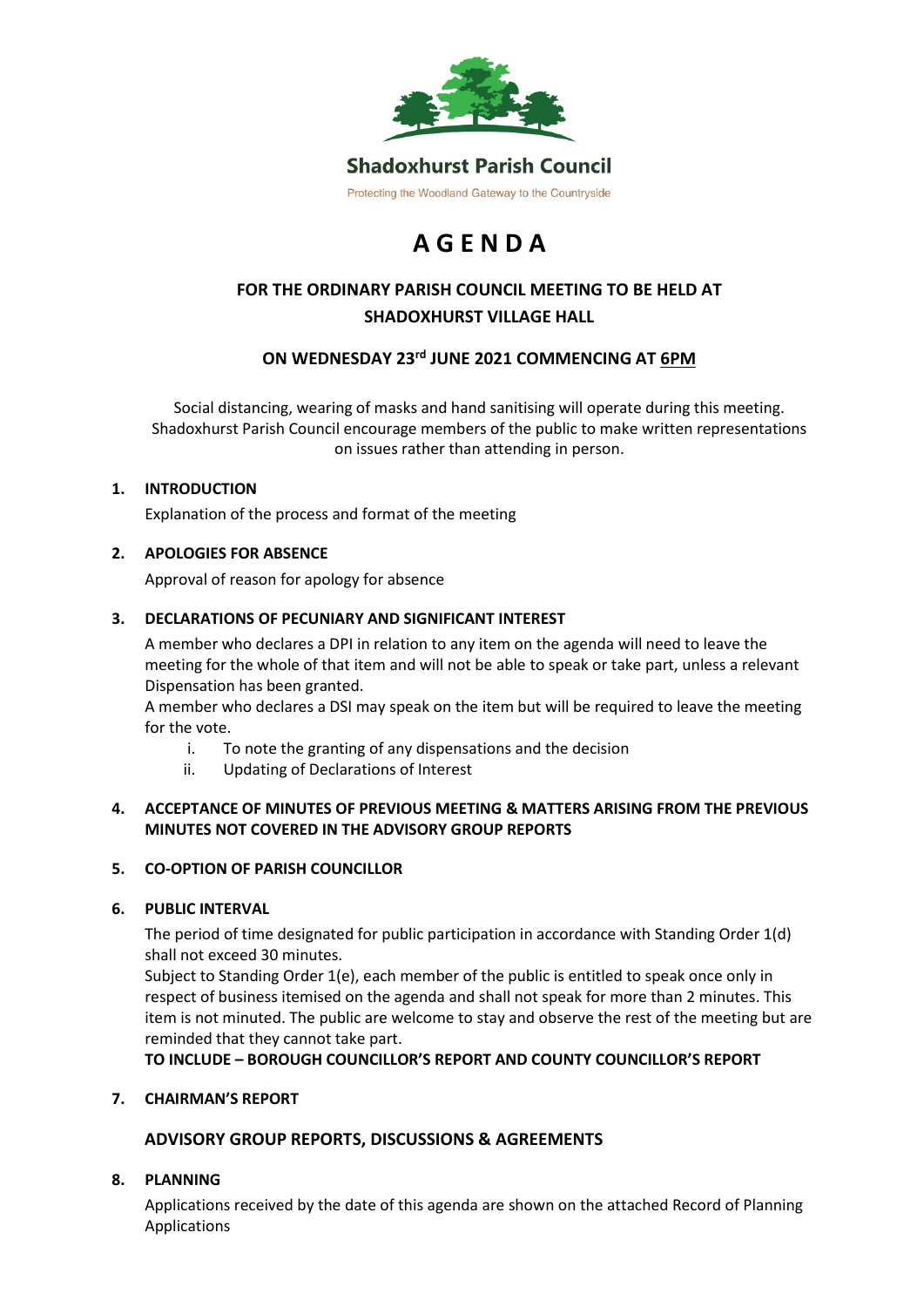Discussion regarding any other matters related to planning issues within the Parish, including update on current planning applications and sites:

#### **9. FINANCE & POLICY**

Account Balances & Payment of Accounts Ledgers and Reporting Section 106 Budget 2021/2022 AGAR – Internal Auditors Report

#### **10. VILLAGE HALL**

Decorating

#### **11. PAVILION & PLAYING FIELD**

Reopening of the Pavilion Recreation Field Drainage Football Pitch Hire Risk Assessment 2021 Village Fete

#### **12. ADMINISTRATION**

#### **13. EXTERNAL RELATIONS**

Village Forum, other Parishes, ABC & KCC

#### **14. CONSERVATION & HERITAGE**

Village Green Unveiling of the Village Sign Wooden Gates at all entrances into Shadoxhurst (awaiting KCC information) Flagpole Litter Picking Notice Boards

#### **15. WEBSITE & COMMUNICATIONS**

Parish Website (booking system) & Facebook Page

#### **16. HIGHWAYS**

Lorry Watch/Speed Watch Highway Improvement Plan (update) Items to be reported to KHS/PROW Lancaster Lorries

#### **17. COMMUNITY & SPORTS HALL PROJECT**

#### **18. ITEMS FOR INCLUSION ON THE NEXT AGENDA**

#### **19. FORUM FOR EXCHANGE OF INFORMATION BETWEEN COUNCILLORS**

Date of next meeting: **14 th July 2021 Time 6pm**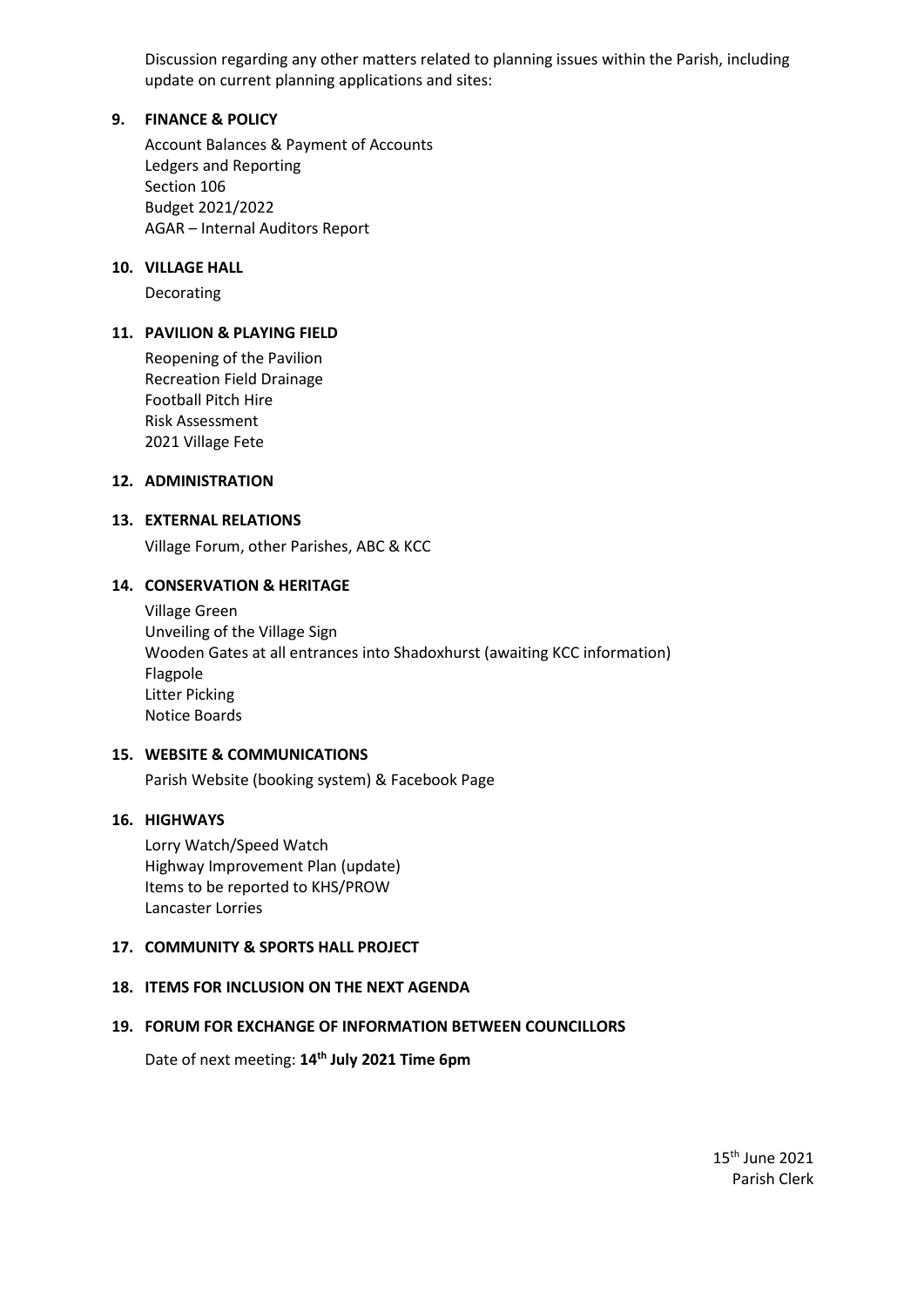## **SHADOXHURST PARISH COUNCIL RECORD OF PLANNING APPLICATIONS**

## **MAY - JUNE 2021**

| 21/01031/AS | 7 Moreton Terrace, Woodchurch Road, Shadoxhurst, Ashford, Kent,          |
|-------------|--------------------------------------------------------------------------|
|             | <b>TN26 1LG</b>                                                          |
|             | Single storey rear extension; rear dormer to facilitate loft conversion; |
|             | front porch; vehicular access and alterations to driveway                |
|             | Comments By 4 <sup>th</sup> July 2021                                    |
| 21/01032/AS | Beech House, Woodchurch Road, Shadoxhurst, Ashford, Kent, TN26           |
|             | 1LE                                                                      |
|             | Removal of existing garage and erection of replacement detached          |
|             | garage building with a home office above                                 |
|             | Comments By 4 <sup>th</sup> July 2021                                    |
| 21/01000/AS | Moat Farm, Church Lane, Shadoxhurst, Ashford, TN26 1LY                   |
|             | Creation of a wildlife pond                                              |
|             | Comments By 1st July 2021                                                |
| 21/01002/AS | Delcroft, Woodchurch Road, Shadoxhurst, Ashford, Kent, TN26 1LE          |
|             | Reserved matters application to consider access, appearance,             |
|             | landscaping, layout and scale pursuant to outline permission             |
|             | 18/00572/AS (Outline application (with all matters reserved) for the     |
|             | construction of up to 12 residential dwellings alongside associated      |
|             | parking, access and landscaping works. The application includes the      |
|             | demolition of the existing bungalow fronting Woodchurch Road,            |
|             | called Delcroft, in order to construct a new access road serving the     |
|             | proposed dwellings)                                                      |
|             | Comments By 28th June 2021                                               |
| 21/00768/AS | Land rear of Hornash, Hornash Lane, Shadoxhurst, Kent                    |
|             | Proposed erection of five dwellings with associated car ports/cycle      |
|             | stores                                                                   |
|             | Comments By 26 <sup>th</sup> June 2021                                   |
| 21/00868/AS | Green Farm Villa, Church Lane, Shadoxhurst, Ashford, TN26 1LS            |
|             | Construction of a timber veranda to the rear of the property, enlarge    |
|             | the current garage and construct a family room to the rear of the        |
|             | garage.                                                                  |
|             | Comments By 17th June 2021                                               |
| 21/00801/AS | Welaway, Hamstreet Road, Shadoxhurst, Ashford, Kent, TN26 1NN            |
|             | Dormer window to side elevation; rooflights; solar panels                |
|             | Comments By 3rd June (extension requested)                               |

Decision Notices/Updates received from ABC

| 21/00551/AS | Sandy Ridge, Hornash Lane, Shadoxhurst, Ashford, Kent, TN26 1HX<br>Proposed side extension to house garden machinery.<br>Permit         |
|-------------|-----------------------------------------------------------------------------------------------------------------------------------------|
| 21/00592/AS | Park Farmhouse, Woodchurch Road, Shadoxhurst, Ashford, Kent,<br><b>TN26 1LE</b><br>Replacement of 4 windows like for like.<br>Pending   |
| 21/00681/AS | Land south east of Criol Barn, Bethersden Road, Shadoxhurst, Kent<br>Outline application for residential development considering access |